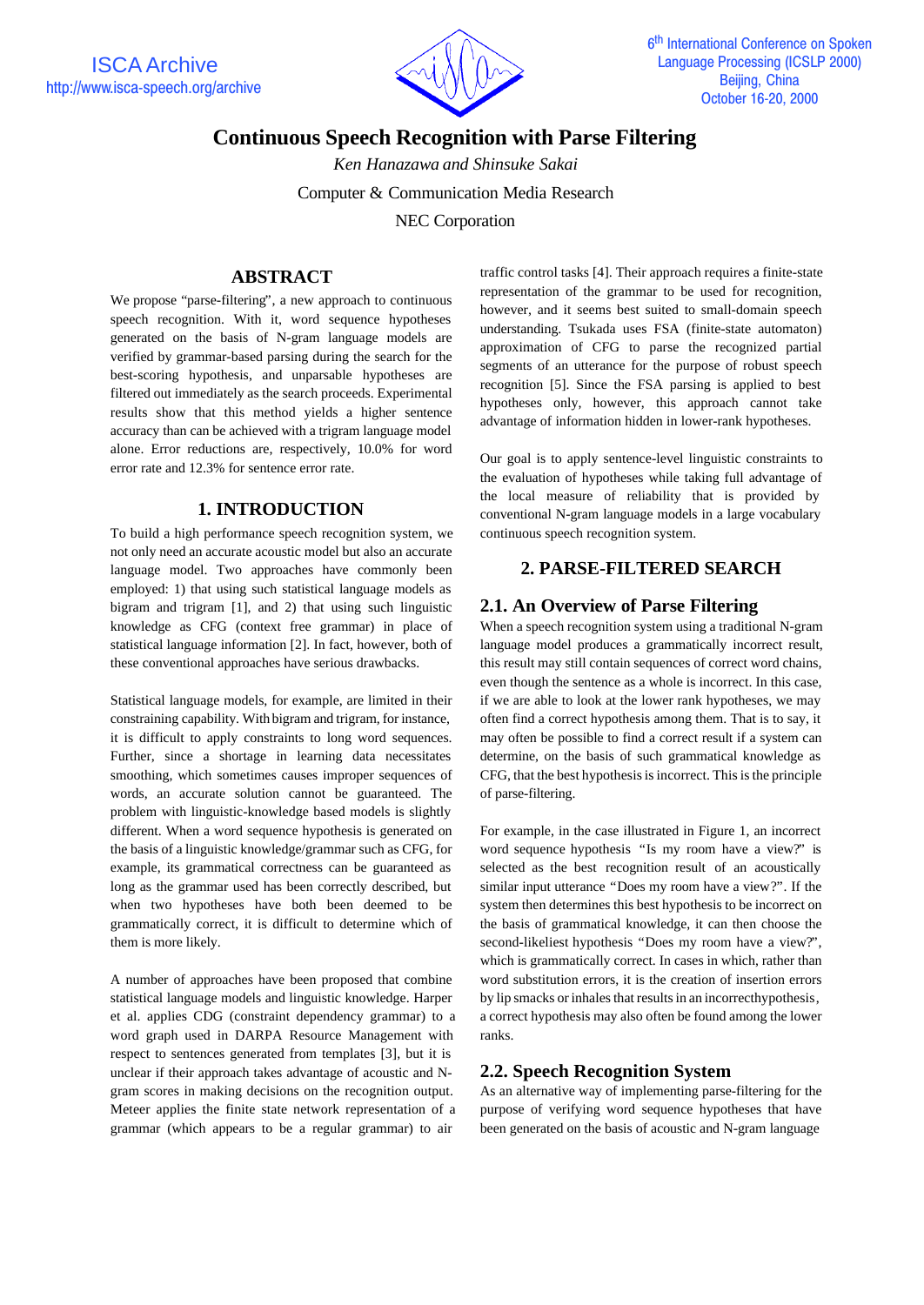models, we use a multi-pass search method that first generates word sequence hypotheses in the form of a word graph and then conducts a parse-filtered best-first search of that graph (see Fig.2).





Figure 2: Outline of our speech recognition system.



**Figure 1:** Example of parse-filtering.

Acoustic features are first extracted from input speech and then decoded by means of a Viterbi beam search, employing both an acoustic model and a rough language model (e.g., a bigram language model). Decoding results in the generation of a word graph that contains word sequence hypotheses (first-pass). Next, a rescoring process uses a more elaborate language model, such as trigram language model, to find the likeliest hypothesis from within this word graph, and also uses grammatical knowledge, such as CFG, to try to verify this hypothesis on the basis of parse-filtering (second-pass). In our proposed method, we use a feature-attached CFG as our grammatical knowledge base.

### **2.3. Parse-Filtered Word Graph Search**

In our proposed method, parse-filtering is applied at the second pass rescoring module, which we refer to as the "parse-filtered rescoring module". As shown in Figure 3, a word graph, generated as the result of a first pass is input to the module, which then outputs word sequence hypothesis as the recognition result.

Figure 3: Parse-Filtered rescoring module.

#### **2.3.1. Search Strategy**

To search for the best hypothesis, our system employs the A\* search algorithm [6]. Specifically, the parse-filtered rescoring process first ranks partial hypotheses within a word graph on the basis of a score obtained for each as the sum of 1) the acoustic score yielded in the first pass and 2) a trigram language score. To each of these "partial hypothesis scores" it adds a "heuristic score", which consists of the same sum as obtained for a section that begins with the end of a partial hypothesis and extends to the end of the word graph. Since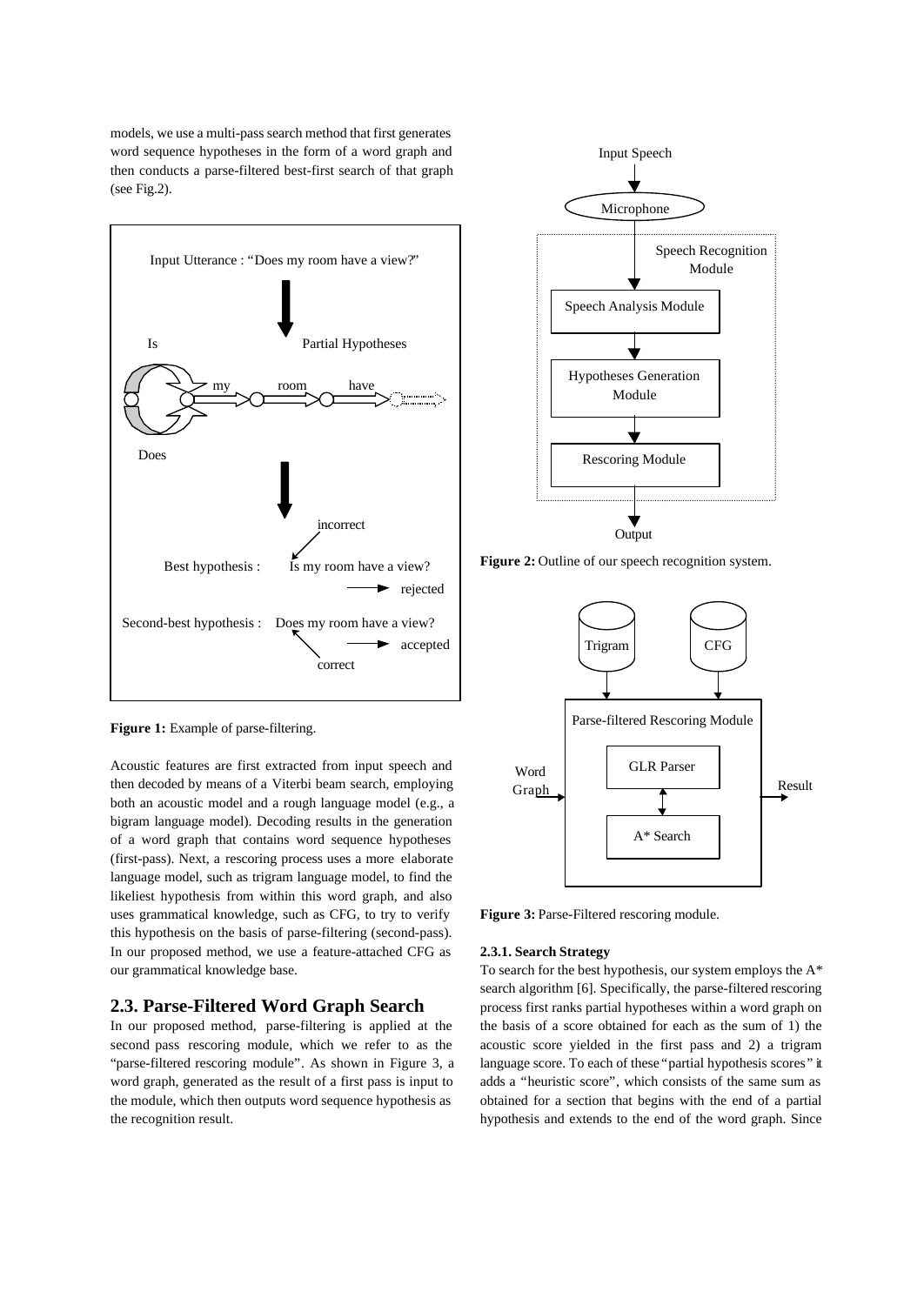there may be more than one route to the end of the word graph, more than one of these sums may be produced; as the heuristic score to be added, the system chooses the highest among them.

#### **2.3.2. Parse-Filtering**

In the parse-filtered rescoring process, a partial sentence hypothesis is partially parsed on the basis of a featureattached CFG using the LR parsing algorithm [7]. Specifically, since a grammar of natural language has ambiguities, a generalized LR parsing algorithm that uses a graph-structured stack [8] is employed. If the parser determines a partial hypothesis to be grammatically improper, the partial hypothesis is rejected, a second-likeliest partial hypothesis is located, and parsing is again conducted. When it has been extended to the end of the word graph, the result is output by the system as a whole-sentence hypothesis.

When all the hypotheses in the word graph are rejected by the parse-filtering, the system outputs a hypothesis that has the highest sum of an acoustic model score and a trigram language model score.

#### **2.4. Grammar**

#### **2.4.1. Framework of Grammar**

Our proposed method uses a feature-attached CFG as a grammar. The non-terminals can have any multiple features. Figure 4 shows a few examples of feature-attached CFG rules.

In this framework, a partial hypothesis is parsed based on the following rules.

- During the parsing process of a hypothesis, if a feature-name appears in two or more positions of a grammar rule, the corresponding parts of the partial hypothesis need to have the same feature-value. For example in Figure 4, on the right side of grammar rule (a), if feature N in non-terminal NP corresponding to a part of a partial hypothesis has a feature-value, feature N in non-terminal VP in the same partial hypothesis needs to have the same value. And the feature-value of feature N on the left side of the same rule becomes the same value of feature N on the right side after the reducing action. Using this framework, we can describe constraints such as number agreement in English grammar.
- If a feature-value is specified in a grammar rule, the corresponding part needs to match it. For example in Figure 4, on the right side of grammar rule (a), the feature-value of feature C in non-terminal NP corresponding to a part of a partial hypothesis has to be SBJ.
- Even if a part of a partial hypothesis has a featurevalue, it is ignored unless the right side of the

corresponding grammar rule has the same feature.

• A part of a partial hypothesis resulting from a reducing action only has features that appear on the left side of the corresponding grammar rule. For example in Figure 4, on the grammar rule (a), feature C will be ignored after the reducing action.

(a)  $ST(X,T,N,P)$  ->  $NP(N,P,C=SBJ,G=NO)$  $VP(F=Y,T,N,P,X)$ 

- (b) NP(N,P,C,W,G=NO) -> NP(N,P,C,W,G=NO) PP(X=NO)
- (c)  $NC(N=SG,G=NO)$  -> accessory
- (d)  $V(T=PRES,N=SG,P=3RD,V=I)$  -> arrives

```
(Features used in the grammar; F: Finitude. T: Tense and
form of a verb. N: Number. P: Person. X: Gap. C:
Case. G: Genitive. W: Question form of a noun
phrase. V: Verb. A: Form of adjectives and adverbs.)
```
**Figure 4:** Example rules of feature-attached CFG. (a) Basic rule of a sentence. (b) Modification by preposition. (c) Vocabulary rule of noun. (d) Vocabulary rule of verb.

#### **2.4.2. Grammar Building**

All feature-attached CFG rules are written by hand using a text of 3,000 English sentences. We wrote basic grammar rules, features, and vocabulary rules to cover the sentences. Ten features describe constraints on tense, number, person, etc. Further, we added vocabulary rules that cover evaluation test data for a preliminary experiment. Thus, this CFG is vocabulary-closed to the evaluation test data.

### **3. EXPERIMENT**

#### **3.1. Experimental Conditions**

Using the feature-attached CFG described above, we did a preliminary experiment of English continuous speech recognition. Table 1 shows an outline of the experimental conditions, and Table 2 shows the evaluation test data. The CFG covers 99.0% of the evaluation test data (i.e., the CFG can parse 99.0% of the evaluation test sentences successfully).

In our system (Figure 2), the first pass employs both acoustic model and bigram language model scores, and the second pass employs acoustic model and trigram language model scores, and feature-attached CFG for parse-filtering. Bigram and trigram language models are trained by a text corpus of 90,000 sentences that contains 3,000 sentences used in making CFG rules.